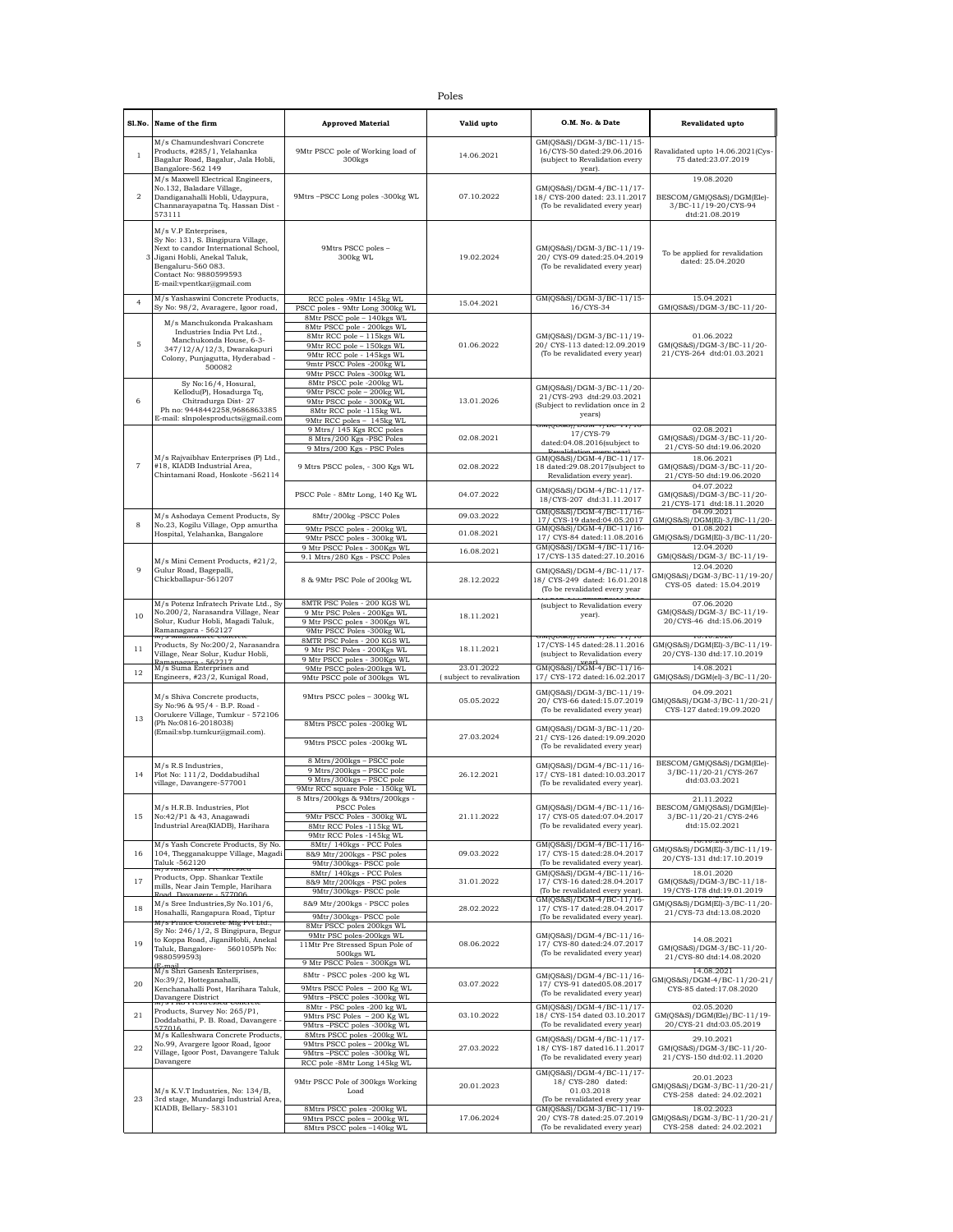| 24 | w/s riakasii spuii ripe<br>Manufactures, #418/324, Near N.H-<br>4, Bypass, P. B. Road, Avaragere<br>Vilage Davangere 577003                                                                       | 8Mtrs PSCC poles -200kg WL<br>9Mtrs PSCC poles - 200kg WL<br>9Mtrs-PSCC poles -300kg WL<br>8Mtrs/200kg WL - PSCC poles | 09.10.2022 | GM(QS&S)/DGM-4/BC-11/17-<br>18/ CYS-201 dated: 25.11.2017<br>(To be revalidated every year)<br>GM(QS&S)/DGM-4/BC-11/17-<br>18/ CYS-260 dated: | 30.05.2021<br>GM(QS&S)/DGM-3/BC-11/20-<br>21/CYS-74 dtd:13.08.2020          |
|----|---------------------------------------------------------------------------------------------------------------------------------------------------------------------------------------------------|------------------------------------------------------------------------------------------------------------------------|------------|-----------------------------------------------------------------------------------------------------------------------------------------------|-----------------------------------------------------------------------------|
| 25 | M/s Sri Datta Sai Cement Products,<br>S.R. No.19, Basinepally (V), Gooty                                                                                                                          | 9Mtrs/200kg WL - PSCC poles<br>11Mtrs/365kg WL-PSCC poles                                                              | 25.09.2022 | 27.01.2018<br>(To be revalidated every year)                                                                                                  | 05.09.2021<br>GM(QS&S)/DGM-3/BC-11/20-21/                                   |
|    | Mandal, Ananthpur District, Andhra<br>Pradesh-515402                                                                                                                                              | 9Mtr PSCC Pole of 300kgs Working<br>Load                                                                               | 28.06.2022 | GM(QS&S)/DGM-4/BC-11/17-<br>18/ CYS-279 dated:<br>27.02.2018<br>(To be revalidated every year)                                                | CYS-112 dated: 07.09.2020                                                   |
|    | M/s Geetha Concrete poles, No.186,                                                                                                                                                                | 8Mtr PSCC pole - 200kg WL<br>9Mtr PSCC pole - 200kg WL                                                                 |            | GM(QS&S)/DGM-4/BC-11/17-                                                                                                                      | 21.03.2023                                                                  |
| 26 | Mahadeva Kodigenahalli<br>(Gopalapura), Bagalur post,                                                                                                                                             | 9Mtr PSCC pole -300kg WL                                                                                               | 21.03.2023 | 18/ CYS-314 dated:<br>27.03.2018                                                                                                              | GM(QS&S)/DGM-3/BC-11/20-21                                                  |
|    | Jalahobli, Bangalore-562 149                                                                                                                                                                      | 8Mtr RCC pole - 115kg WL<br>9Mtr RCC pole - 145kg WL                                                                   |            | (To be revalidated every year                                                                                                                 | / CYS-274 dated: 04.03.2021                                                 |
|    | M/s Maruthi Cement Udyog,                                                                                                                                                                         | 8 & 9Mtr PSCC Pole - 200kgs Working                                                                                    |            | GM(QS&S)/DGM-3/BC-11/18-                                                                                                                      | 13.05.2021                                                                  |
| 27 | KIADB, Plot No: 49, II phase,<br>Antrasanahalli, Tumkur                                                                                                                                           | Load<br>9Mtr PSCC poles - 300kgs Working<br>Load                                                                       | 30.06.2023 | 19/ CYS-171 dated:19.01.2019<br>(To be revalidated every year)                                                                                | GM(QS&S)/DGM-3/BC-11/20-<br>21/CYS-16 dtd:13.05.2020                        |
| 28 | M/s Krishna Concrete products,<br>No.78, Hosur Road, Malur,                                                                                                                                       | 9Mtrs PSCC(PSC) poles - 200kg WL<br>9Mtrs PSCC poles -300kg WL                                                         | 27.08.2023 | GM(QS&S)/DGM-3/BC-11/18-<br>19/ CYS-195 dated:14.02.2019                                                                                      |                                                                             |
|    |                                                                                                                                                                                                   | 8Mtrs PSCC poles - 200kg WL                                                                                            |            |                                                                                                                                               |                                                                             |
|    |                                                                                                                                                                                                   | 9Mtrs PSCC poles - 200kg WL<br>8Mtrs PCC poles - 140kg WL                                                              |            | GM(QS&S)/DGM-3/BC-11/18-                                                                                                                      |                                                                             |
|    | M/s Maruthi Concrete Products, Sy                                                                                                                                                                 | 9Mtrs PSCC poles -300kg WL                                                                                             | 29.08.2023 | 19/ CYS-192 dated:12.02.2019                                                                                                                  |                                                                             |
| 29 | No.131, Yediyur, Mahadeva                                                                                                                                                                         | 11Mtr PSC Circular spun pole -                                                                                         |            | (To be revalidated every year)                                                                                                                | 29.08.2023<br>GM(QS&S)/DGM-3/BC-11/21-                                      |
|    | Kodegehalli Road, Bagalur post,<br>Baglur -562149-562149                                                                                                                                          | 500kgs WL                                                                                                              |            |                                                                                                                                               | 22/CYS-19 dtd:09.06.2021                                                    |
|    |                                                                                                                                                                                                   | 9Mtr RCC poles - 145kg WL                                                                                              | 29.08.2023 | GM(QS&S)/DGM-3/BC-11/20-<br>21/ CYS-38 dated:05.06.2020                                                                                       |                                                                             |
|    |                                                                                                                                                                                                   |                                                                                                                        |            | (To be revalidated every year)                                                                                                                |                                                                             |
|    |                                                                                                                                                                                                   | 8Mtrs PSCC Poles - 200kg WL                                                                                            |            |                                                                                                                                               |                                                                             |
|    | M/s Akshaya Cement Products,<br>Bhadrapura, Kunigal Road, Solur                                                                                                                                   | 9Mtrs PSCC Poles - 200kg WL<br>8Mtr RCC pole - 115kG WL                                                                | 22.06.2025 | GM(QS&S)/DGM-3/BC-11/21-<br>22/ CYS-27 dated:28.06.2021                                                                                       |                                                                             |
| 30 | Hobli, Magadi Taluk, Ramanagara                                                                                                                                                                   | 9Mtr RCC pole - 145kgs WL                                                                                              |            | Subject to Revalidation once in 2                                                                                                             |                                                                             |
|    | (Ph No: 080-22281199,<br>7022654826)                                                                                                                                                              | 9Mtrs PSCC poles -300kg WL                                                                                             | 21.06.2026 | years)                                                                                                                                        |                                                                             |
|    |                                                                                                                                                                                                   | 11Mtr PSCC pole - 365kG WL                                                                                             |            |                                                                                                                                               |                                                                             |
| 31 | M/s Jyothi Electricals,<br>Post Box.300,<br>Jyohi Buliding, Maidan Road,<br>$Mangalore - 575001.$<br>Factory Unit: Amanikere Village,<br>Kora Hobli, Kora, Tumkur.<br>Contact No: 2440590/2425662 | 8 & 9Mtrs PSCC Poles - 200kg WL                                                                                        | 05.01.2024 | GM(QS&S)/DGM-3/BC-11/18-<br>19/ CYS-217 dated:23.03.2019<br>(To be revalidated every year)                                                    |                                                                             |
|    | Registered Office: Road No:10,<br>Banjara Hills, Hyderabad - 500034<br>Factory Unit:                                                                                                              | 12.5Mtr PSCC circular spun pole -<br>350kgs WL<br>13Mtr PSCC circular spun pole -                                      | 22.07.2024 | GM(QS&S)/DGM-3/BC-11/<br>19-20/ CYS-102                                                                                                       | 05.09.2021<br>GM(QS&S)/DGM-3/BC-11/                                         |
| 32 | Kanaparru - Village, Nadendla -                                                                                                                                                                   | 500kgs WL                                                                                                              |            | dated:28.08.2019<br>(To be revalidated every year)                                                                                            | 20-21 / CYS-111 dated:<br>07.09.2020                                        |
|    | Mandal, Guntur - District<br>Contact No: 91-40-23355575,                                                                                                                                          | 15Mtr PSCC circular spun pole -<br>500kgs WL                                                                           |            |                                                                                                                                               |                                                                             |
|    | 23355085<br>Mobile No:8096967933                                                                                                                                                                  | Pre - Stressed Tubular Spun Pole                                                                                       |            | GM(QS&S)/DGM-3/BC-11/                                                                                                                         |                                                                             |
|    | E-mail:contact@hbl.com<br>w/s omasnamar muusu ics, c                                                                                                                                              | 11Mtr Long 500kg WL                                                                                                    | 02.12.2021 | 20-21 / CYS-178 dated:<br>$\frac{02.12.2020}{(2.12.2020)}$                                                                                    |                                                                             |
| 33 | No:12/1, Near Budagumpa Cross,<br>Sultanpur Village Tq./Dist. Koppal-<br>58323.LBb Nau9916962580                                                                                                  | 8mtr PSCC Poles -200kg WL<br>9mtr PSCC Poles -200kg WL<br>9Mtr PSCC Poles -300kg WL                                    | 05.07.2022 | 19-20 / CYS-92 dated:<br>05.08.2017<br>revalidated ever                                                                                       | GM(QS&S)/DGM-3/BC-11/<br>20-21 / CYS-233 dated:<br>28.01.2021<br>10.12.2020 |
| 34 | Sy No.101/6, Hosahalli, Rangapura<br>Road, Tiptur                                                                                                                                                 | 8Mtr & 9Mtr PSCC poles - 200kg WL<br>8Mtr PSCC poles 140kg WL                                                          | 09.03.2022 | GM(QS&S)/DGM-3/BC-11/<br>17-18 / CYS-14 dated:                                                                                                | GM(QS&S)/DGM-3/BC-11/<br>19-20 / CYS-166 dated:                             |
|    | Mob No:9686551107/08                                                                                                                                                                              | 9Mtr PSCC poles - 300kg WL                                                                                             |            | 28.04.2017                                                                                                                                    | 10 12 2019                                                                  |
|    | M/s Ferrocements Pre Fab Pvt Ltd,<br>Regd Office: No187, Ground Floor,                                                                                                                            |                                                                                                                        |            |                                                                                                                                               |                                                                             |
|    | Link Road, Malleswaram, Bangalore                                                                                                                                                                 |                                                                                                                        |            | GM(QS&S)/DGM-3/BC-11/15-                                                                                                                      |                                                                             |
| 35 | (Factory Unit:14/C, Attibele                                                                                                                                                                      | 11 Mtr PSCC Spun Concrete Pole                                                                                         | 28.03.2022 | 16/CYS-32                                                                                                                                     | 23.12.2022<br>GM(QS&S)/DGM-3/BC-11/                                         |
|    | Industrial Area, Hosur Road,<br>Bangalore)                                                                                                                                                        | (500kg LW)                                                                                                             |            | dated:07.06.2016(Subject to<br>Revalidaion every year)                                                                                        | 20-21 / CYS-198 dtd:23.12.2020                                              |
|    | Ph No:9611133595                                                                                                                                                                                  |                                                                                                                        |            |                                                                                                                                               |                                                                             |
|    | E-mail:ferocem@yahoo.com)<br>м/s эпаакуа muusures,                                                                                                                                                | 8Mtrs PSCC poles -200kg WL                                                                                             |            |                                                                                                                                               |                                                                             |
|    | Plot No:91, Vasanthanarashapura<br>KIADB Industrial Area,                                                                                                                                         |                                                                                                                        |            |                                                                                                                                               |                                                                             |
| 36 |                                                                                                                                                                                                   | 9Mtrs PSCC poles - 200kg WL                                                                                            | 09.10.2024 |                                                                                                                                               | 02.02.2023<br>GM(QS&S)/DGM-3/BC-11/20-                                      |
|    | 2nd Phase, Tumakuru                                                                                                                                                                               | 9Mtrs PSCC poles -300kg WL                                                                                             |            | GM(QS&S)/DGM-3/BC-11/                                                                                                                         | 21/CYS-235 dtd:02.02.2021                                                   |
|    | Contact No:                                                                                                                                                                                       | $8\,\rm{Mtr}$ RCC pole - $115\,\rm{kg}\,\rm{WL}$                                                                       | 02.02.2022 | 10.20 (CVS. 184 dtd: 31 12 2010                                                                                                               |                                                                             |
|    | 9538058855/080-23395777<br>M.Pais Building, Miadan Road,                                                                                                                                          | 9Mtr RCC pole - 145kg WL<br>8 & 9Mtr PSCC Pole - 200kgs Working                                                        |            | GM(QS&S)/DGM-3/BC-11/20-<br>GM(Q,505)/DGM-3/BC-11/16                                                                                          |                                                                             |
|    | Mangalore - 575001(Factory Unit:                                                                                                                                                                  | Load                                                                                                                   |            | 19/Cys-160 dated:28.12.2018<br>& GM(Q,S&S)/DGM-3/BC-                                                                                          | 20.04.2021                                                                  |
| 37 | Kurubarahalli Village, Ramanagar -<br>571511)                                                                                                                                                     | 9Mtr PSCC poles - 300kgs Working<br>Load                                                                               | 08.11.2023 | 11/18-19/Cys-151                                                                                                                              | GM(QS&S)/DGM-3/BC-11/                                                       |
|    | Ph No:2443903,                                                                                                                                                                                    | 11Mtr Pre Stressed Spun Pole of                                                                                        |            | dated:14.12.2018<br>(Subject to Revalidaion every                                                                                             | 20-21 / CYS-22 dtd:27.05.2020                                               |
|    | E-mail: info@roopacorporation.com)<br><del>wys roopa Engmeering Corporation</del>                                                                                                                 | 500kgs WL                                                                                                              |            | <del>amp@asay/1981\h=ay.pc=11</del> 7                                                                                                         |                                                                             |
| 38 | Jyothi Building, Maidan Road,                                                                                                                                                                     | 8Mtrs PSCC poles -200kg WL<br>9Mtrs PSCC poles - 200kg WL                                                              | 24.06.2024 | 20-21 / CYS-41 dtd:18.06.2020                                                                                                                 |                                                                             |
|    | Mangalore - 575001<br><del>Mysterialinu N82sh Wa?f&amp;hicrete</del>                                                                                                                              | 9Mtrs PSCC poles -300kg WL                                                                                             |            | (Subject to Revalidaion every                                                                                                                 |                                                                             |
|    | products.                                                                                                                                                                                         | 8Mtr PSCC pole -200kg WL                                                                                               |            | GM(QS&S)/DGM-3/BC-11/                                                                                                                         | 04.03.2023                                                                  |
| 39 | #285/1, Yelahanka bagalur Road,                                                                                                                                                                   | 9Mtr PSCC pole - 200kg WL<br>9Mtr PSCC pole - 300Kg WL                                                                 | 04.03.2023 | 20-21 / CYS-59 dtd:17.07.2020                                                                                                                 | GM(QS&S)/DGM-3/BC-11/                                                       |
|    | Bagalur, Jala Hobli,<br>Bangalore-562149.                                                                                                                                                         | 8Mtr RCC pole -115kg WL                                                                                                |            | (Subject to Revalidaion every<br>year)                                                                                                        | 20-21 / CYS-277 dtd:04.03.2021                                              |
|    | Rhsveillah Whitle rrouws,                                                                                                                                                                         | 9Mtr RCC poles - 145kg WL<br>8 & 9Mtr PSCC Poles - 200kgs Working                                                      |            | GM(QS&S)/DGM-3/BC-11/                                                                                                                         |                                                                             |
| 40 | Opp. Gante Basavanna temple, N.H<br>206, Mudigere, Gubbi Tq, Tumkur                                                                                                                               | Load                                                                                                                   | 05.05.2023 | 18-19 / CYS-57 dtd:25.06.2018                                                                                                                 | 14.08.2021<br>GM(QS&S)/DGM(El)-3/BC-11/20-                                  |
|    | Dist.                                                                                                                                                                                             | 9Mtr PSCC poles - 300kgs Working<br>Load                                                                               |            | (Subject to Revalidaion every<br>year)                                                                                                        | 21/CYS-84 dtd:17.08.2020                                                    |
|    | <del>M) s%wR97JJJJ3FJ 1n8880BJ8484</del> 1<br>77. Srinivasapura Grama.                                                                                                                            | 8Mtrs PSCC poles -200kg WL                                                                                             |            | a(QS&SJ/DGM(EJ-3/B<br>11/20-21/CYS-87                                                                                                         |                                                                             |
| 41 | Thorebyrasandra Post, Jogipalya,                                                                                                                                                                  | 9Mtrs PSCC poles - 200kg WL                                                                                            | 03.04.2025 | dtd:17.08.2020/19.08.2020                                                                                                                     |                                                                             |
|    | <del>Mr)s sanrela skimrebwn c5h2i2i3</del>                                                                                                                                                        | 9Mtr RCC poles - 145kgs WL<br>8 & 9Mtr PSCC Poles - 200kgs Working                                                     |            | <del>'Suhjostas<sub>i</sub> Prvalideips/Be¤</del>                                                                                             |                                                                             |
| 42 | Products,<br>Site No.116/1, N.H. 206, Islampura                                                                                                                                                   | Load                                                                                                                   | 20.06.2025 | 11/20-21/CYS-97<br>dtd:28.08.2020                                                                                                             |                                                                             |
|    | Gate Near HP Petrol Bunk, Gubbi<br>To Tumkur Dist Karnataka                                                                                                                                       | 9Mtr PSCC poles - 300kgs Working<br>Load                                                                               |            | (Subject to Revalidaion every                                                                                                                 |                                                                             |
|    | Bhadrapura, Kunigal Road,                                                                                                                                                                         | 8Mtrs PSCC poles -200kg WL                                                                                             | 22.06.2025 | vearl<br>GM(QS&S)/DGM(El)-3/BC-                                                                                                               |                                                                             |
| 43 | Solur Hobli, Magadi Taluk,<br>Bangalore Rural Dist                                                                                                                                                | 9Mtrs PSCC poles - 200kg WL<br>8Mtr RCC pole -115kg WL                                                                 |            | 11/20-21/CYS-100<br>GM(QS&S)/DGM(El)-3/BC-                                                                                                    |                                                                             |
|    | Ph No:080-42072889, 7022654826                                                                                                                                                                    | 9Mtr RCC pole - 145kg WL                                                                                               | 21.04.2025 | 11/20-21/CYS-07                                                                                                                               |                                                                             |
|    |                                                                                                                                                                                                   | 8Mtrs PSCC poles -200kg WL                                                                                             |            | $GM(QS&S)/DGM(EI)-4/BC-$                                                                                                                      |                                                                             |
|    | M/s Srinivasa Concrete Products,                                                                                                                                                                  | 9Mtrs PSCC poles - 200kg WL<br>9Mtrs-PSCC poles -300kg WL                                                              | 20.03.2023 | 11/17-18/CYS-316 dtd:<br>27.03.2018                                                                                                           | 04.09.2021<br>GM(QS&S)/DGM(El)-3/BC-11/20-                                  |
| 44 | Jagalur Road, Alur Village,<br>Davangere.<br>(Ph No: 9448213045, 8553502125)                                                                                                                      | 11Mtr PSCC Circular spun pole-500kgs<br><b>WL</b>                                                                      |            | (Subject to Revalidaion every<br>year)                                                                                                        | 21/CYS-106 dtd:05.09.2020                                                   |